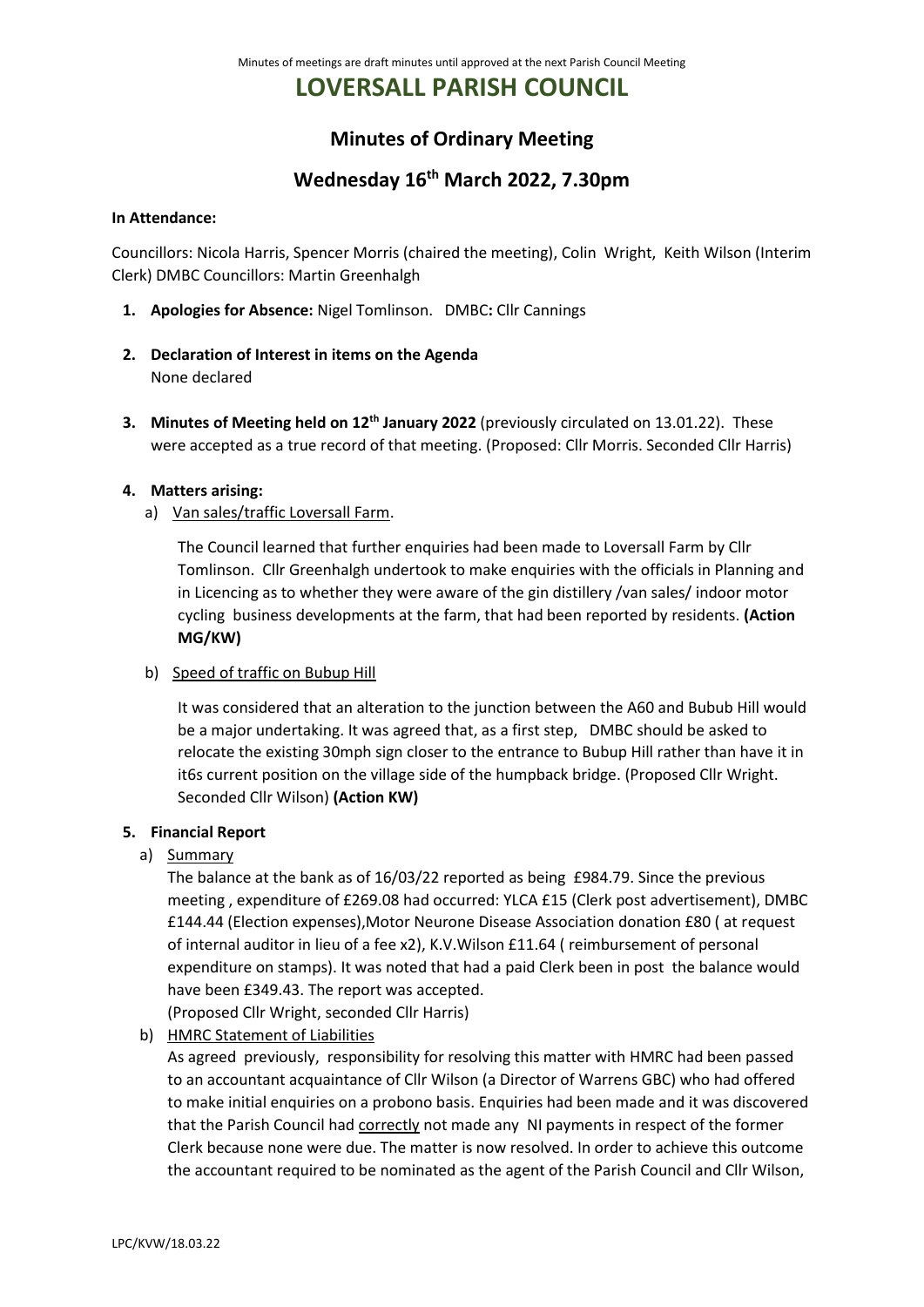# **LOVERSALL PARISH COUNCIL**

in his capacity as the interim Clerk, had made the nomination. The accountant is prepared to take on the role of running the PAYE payroll if necessary but Cllr Wilson awaits information about the charges (if any) for taking on this role. The above actions of Cllr Wilson acting in his role as interim Clerk were approved. (Proposed Cllr. Wright. Seconded Cllr Spencer)

c) Pension Liability Declaration

Cllr Wilson reported that notification from the Pension Regulator had been received requiring the Parish Council to make a Declaration that its legal duties as an employer in relation to staff (Clerk) pensions had been carried out according to law. The Declaration has been made and was accepted by the Regulator on 16th March in a confirmatory email.

d) Budget and Parish Precept 2022/23

Immediately following the meeting held on 12<sup>th</sup> January, Cllr Wilson sought clarification on the draft minute relating to the inflation assumption to be used in calculating the budget and precept. Cllr Morris had pointed out that he had not proposed to include an assumption of 5% for the staff pay increase but that he had proposed a flat increase of 1.75% across the entire budget and had believed that this had been supported. After an email exchange Cllr Wilson submitted a precept based on Cllr Morris' understanding of the proposal and the minute had been approved accordingly (see item 3 above). The precept applied for was thus £1426 representing a 2.1% increase on the previous year.

# **6. Clerk/RFO Vacancy**

Cllr Wilson reported that there continued to be no interest shown in the post. He had recently sought the help of a Clerk in a neighbouring parish to publicise the post on the local Clerk's informal network and was awaiting the outcome. Cllr Wilson asked that a way forward be the main consideration at the next meeting of the Council in May, by which time he would have undertaken the role in an honorary capacity for almost 12 months, having undertaken it for two years on a previous occasion.

# **7. Members Ward Budget**

Cllr Greenhalgh advised that the amount of £315 granted for Xmas decorations, which had become available too late, could be repurposed providing this was done before March  $31^{st}$ . It was agreed that this should be attempted. (Proposed Cllr Morris. Seconded Cllr Wright) **(Action KW / MG)**

## **8. Planning Applications and Appeals**

Cllr Wilson reported that the only notifications received related to signage and other infrastructure within the iport complex and these could be viewed by Councillors on the DMBC Planning website.

**9. Reports on Noise Nuisance** (standing item) No reports had been received by Councillors.

## **10. Items raised by residents**

## Dog waste bins for Rakes Lane

Cllr Harris had received a request from a resident on Rakes Lane to have a waste bin placed towards the Bubup Hill end of the Lane, in view of the fact that an increasing number of